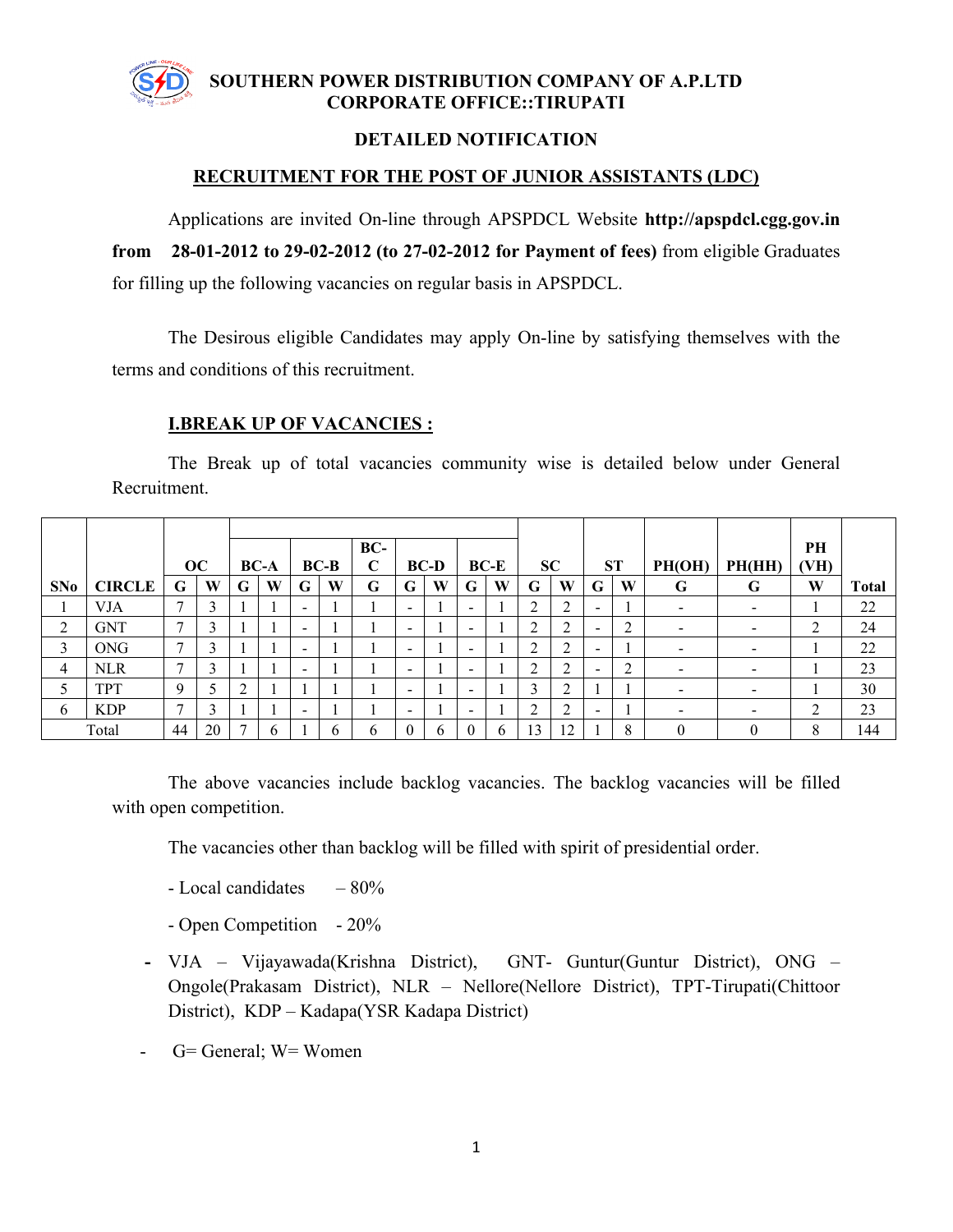|                          |             |                  | VJA              |                  | <b>GNT</b>     |                  | <b>ONG</b>       |                  | <b>NLR</b>       |                  | <b>TPT</b>       |                  | <b>KDP</b>       |                  | Total            |                  |
|--------------------------|-------------|------------------|------------------|------------------|----------------|------------------|------------------|------------------|------------------|------------------|------------------|------------------|------------------|------------------|------------------|------------------|
| Sno                      | Category    | $\Omega$         | L                | $\Omega$         | L              | $\Omega$         | L                | $\Omega$         | L                | $\mathcal{O}$    | L                | $\Omega$         | L                | $\Omega$         | L                | Total            |
| $\mathbf{1}$             | <b>OC</b>   | $\mathbf{1}$     | 6                | 1                | 6              | $\mathbf{1}$     | 6                | $\mathbf{1}$     | 6                | $\overline{2}$   | $\overline{7}$   | $\mathbf{1}$     | 6                | $\overline{7}$   | 37               | 44               |
| $\overline{2}$           | OC(W)       | $\mathbf{1}$     | $\overline{2}$   | 1                | $\overline{2}$ | 1                | $\overline{2}$   | 1                | $\overline{c}$   | $\mathbf{1}$     | 4                | 1                | $\overline{2}$   | 6                | 14               | 20               |
| $\overline{3}$           | $BC-A$      | $\boldsymbol{0}$ | $\mathbf{1}$     | $\boldsymbol{0}$ | $\mathbf{1}$   | $\boldsymbol{0}$ | $\mathbf{1}$     | $\boldsymbol{0}$ | $\mathbf{1}$     | $\mathbf{0}$     | $\overline{2}$   | $\boldsymbol{0}$ | $\mathbf{1}$     | $\mathbf{0}$     | $\overline{7}$   | $\overline{7}$   |
|                          | BC-         |                  |                  |                  |                |                  |                  |                  |                  |                  |                  |                  |                  |                  |                  |                  |
| $\overline{\mathcal{A}}$ | A(W)        | $\mathbf{1}$     | $\boldsymbol{0}$ | 1                | $\theta$       | $\mathbf{1}$     | $\theta$         | 1                | $\boldsymbol{0}$ | $\mathbf{1}$     | $\boldsymbol{0}$ | $\mathbf{1}$     | $\theta$         | 6                | $\boldsymbol{0}$ | 6                |
| 5                        | $BC-B$      | $\boldsymbol{0}$ | $\boldsymbol{0}$ | $\mathbf{0}$     | $\theta$       | $\boldsymbol{0}$ | $\boldsymbol{0}$ | $\boldsymbol{0}$ | $\boldsymbol{0}$ | $\boldsymbol{0}$ | $\mathbf{1}$     | $\theta$         | $\boldsymbol{0}$ | $\boldsymbol{0}$ | $\mathbf{1}$     | $\mathbf{1}$     |
|                          | BC-         |                  |                  |                  |                |                  |                  |                  |                  |                  |                  |                  |                  |                  |                  |                  |
| 6                        | B(W)        | $\boldsymbol{0}$ | $\mathbf{1}$     | $\theta$         | 1              | $\theta$         | $\mathbf{1}$     | $\boldsymbol{0}$ | $\mathbf{1}$     | $\boldsymbol{0}$ | 1                | $\theta$         | 1                | $\boldsymbol{0}$ | 6                | 6                |
| $\overline{7}$           | $BC-C$      | $\mathbf{0}$     | $\mathbf{1}$     | $\mathbf{0}$     | $\mathbf{1}$   | $\overline{0}$   | 1                | $\mathbf{0}$     | $\mathbf{1}$     | $\mathbf{0}$     | $\mathbf{1}$     | $\overline{0}$   | $\mathbf{1}$     | $\overline{0}$   | 6                | 6                |
|                          | BC-         |                  |                  |                  |                |                  |                  |                  |                  |                  |                  |                  |                  |                  |                  |                  |
| 8                        | C(W)        | $\boldsymbol{0}$ | $\mathbf{0}$     | $\theta$         | $\theta$       | $\theta$         | $\theta$         | $\theta$         | $\boldsymbol{0}$ | $\boldsymbol{0}$ | $\boldsymbol{0}$ | $\theta$         | $\theta$         | $\theta$         | $\boldsymbol{0}$ | $\boldsymbol{0}$ |
| 9                        | <b>BC-D</b> | $\overline{0}$   | $\overline{0}$   | $\mathbf{0}$     | $\theta$       | $\theta$         | $\theta$         | $\mathbf{0}$     | $\overline{0}$   | $\overline{0}$   | $\boldsymbol{0}$ | $\overline{0}$   | $\theta$         | $\theta$         | $\mathbf{0}$     | $\overline{0}$   |
|                          | $BC-$       |                  |                  |                  |                |                  |                  |                  |                  |                  |                  |                  |                  |                  |                  |                  |
| 10                       | D(W)        | $\theta$         | 1                | $\theta$         | 1              | $\theta$         | 1                | $\theta$         | $\mathbf{1}$     | $\boldsymbol{0}$ | 1                | $\theta$         | 1                | $\theta$         | 6                | 6                |
| 11                       | $BC-E$      | $\mathbf{0}$     | $\mathbf{0}$     | $\theta$         | $\theta$       | $\theta$         | $\overline{0}$   | $\theta$         | $\boldsymbol{0}$ | $\boldsymbol{0}$ | $\boldsymbol{0}$ | $\theta$         | $\theta$         | $\mathbf{0}$     | $\boldsymbol{0}$ | $\overline{0}$   |
| 12                       | $BC-E(W)$   | $\overline{0}$   | 1                | $\theta$         | $\mathbf{1}$   | $\theta$         | 1                | $\overline{0}$   | $\mathbf{1}$     | $\boldsymbol{0}$ | 1                | $\overline{0}$   | 1                | $\theta$         | 6                | 6                |
| 13                       | SC          | $\mathbf{0}$     | $\overline{2}$   | $\theta$         | $\overline{2}$ | $\overline{0}$   | $\overline{2}$   | $\boldsymbol{0}$ | $\overline{2}$   | $\boldsymbol{0}$ | $\mathfrak{Z}$   | $\overline{0}$   | $\overline{2}$   | $\mathbf{0}$     | 13               | 13               |
| 14                       | SC(W)       | $\mathbf{1}$     | $\mathbf{1}$     | 1                | $\mathbf{1}$   | $\mathbf{1}$     | $\mathbf{1}$     | $\mathbf{1}$     | $\mathbf{1}$     | $\mathbf{1}$     | $\mathbf{1}$     | 1                | 1                | 6                | 6                | 12               |
| 15                       | <b>ST</b>   | $\mathbf{0}$     | $\boldsymbol{0}$ | $\theta$         | $\overline{0}$ | $\overline{0}$   | $\mathbf{0}$     | $\mathbf{0}$     | $\mathbf{0}$     | $\boldsymbol{0}$ | 1                | $\theta$         | $\mathbf{0}$     | $\mathbf{0}$     | $\mathbf{1}$     | $\mathbf{1}$     |
| 16                       | ST(W)       | $\mathbf{0}$     | 1                | $\mathbf{1}$     | $\mathbf{1}$   | $\mathbf{0}$     | $\mathbf{1}$     | $\mathbf{1}$     | $\mathbf{1}$     | $\boldsymbol{0}$ | $\mathbf{1}$     | $\theta$         | $\mathbf{1}$     | $\overline{2}$   | 6                | $\,8\,$          |
| 17                       | PH-OH       | $\mathbf{0}$     | $\boldsymbol{0}$ | $\theta$         | $\overline{0}$ | $\theta$         | $\mathbf{0}$     | $\boldsymbol{0}$ | $\overline{0}$   | $\boldsymbol{0}$ | $\boldsymbol{0}$ | $\theta$         | $\mathbf{0}$     | $\overline{0}$   | $\mathbf{0}$     | $\overline{0}$   |
|                          | PH-         |                  |                  |                  |                |                  |                  |                  |                  |                  |                  |                  |                  |                  |                  |                  |
| 18                       | OH(W)       | $\boldsymbol{0}$ | $\boldsymbol{0}$ | $\theta$         | $\theta$       | $\theta$         | $\theta$         | $\mathbf{0}$     | $\boldsymbol{0}$ | $\boldsymbol{0}$ | $\theta$         | $\theta$         | $\theta$         | $\boldsymbol{0}$ | $\boldsymbol{0}$ | $\boldsymbol{0}$ |
| 19                       | PH-VH       | $\boldsymbol{0}$ | $\overline{0}$   | $\mathbf{0}$     | $\mathbf{0}$   | $\theta$         | $\overline{0}$   | $\mathbf{0}$     | $\overline{0}$   | $\mathbf{0}$     | $\mathbf{0}$     | $\overline{0}$   | $\theta$         | $\theta$         | $\mathbf{0}$     | $\mathbf{0}$     |
|                          | $PH-$       |                  |                  |                  |                |                  |                  |                  |                  |                  |                  |                  |                  |                  |                  |                  |
| 20                       | VH(W)       | $\boldsymbol{0}$ | 1                | 1                | 1              | $\theta$         | $\mathbf{1}$     | $\boldsymbol{0}$ | $\mathbf{1}$     | $\mathbf{1}$     | $\boldsymbol{0}$ | 1                | 1                | 3                | 5                | $8\,$            |
| 21                       | PH-HH       | $\boldsymbol{0}$ | $\boldsymbol{0}$ | $\boldsymbol{0}$ | $\theta$       | $\theta$         | $\boldsymbol{0}$ | $\boldsymbol{0}$ | $\boldsymbol{0}$ | $\boldsymbol{0}$ | $\boldsymbol{0}$ | $\boldsymbol{0}$ | $\theta$         | $\mathbf{0}$     | $\boldsymbol{0}$ | $\overline{0}$   |
|                          | PH-         |                  |                  |                  |                |                  |                  |                  |                  |                  |                  |                  |                  |                  |                  |                  |
| 22                       | HH(W)       | $\boldsymbol{0}$ | $\boldsymbol{0}$ | $\theta$         | $\theta$       | $\Omega$         | $\mathbf{0}$     | $\boldsymbol{0}$ | $\boldsymbol{0}$ | $\boldsymbol{0}$ | $\theta$         | $\theta$         | $\theta$         | $\mathbf{0}$     | $\boldsymbol{0}$ | $\mathbf{0}$     |
| 23                       | Total       | 4                | 18               | 6                | 18             | 4                | 18               | 5                | 18               | 6                | 24               | 5                | 18               | 30               | 114              | 144              |

- O- Open Competition Vacancies(Local/Non Local candidates can compete),

L- Vacancy reserved for local candidates only.

These vacancies are subject to variation at the time of recruitment based on the necessity.

**Fee:**

- i) Each applicant must pay Rs.150/- (Rupees One hundred and fifty Only) towards Application Processing Fee.
- ii) Applicants under General category must also pay **Rs.350/- (Rs.Three hundred and fifty only)** towards Examination Fee. (Applicants belonging to SC/ST/BC Communities and PH need not pay this fee)
- **iii)** Candidates belonging to States other than Andhra Pradesh will be considered in general category only and required to pay the above prescribed fee of **Rs.350/- (Rs.Three Hundred and fifty Only)**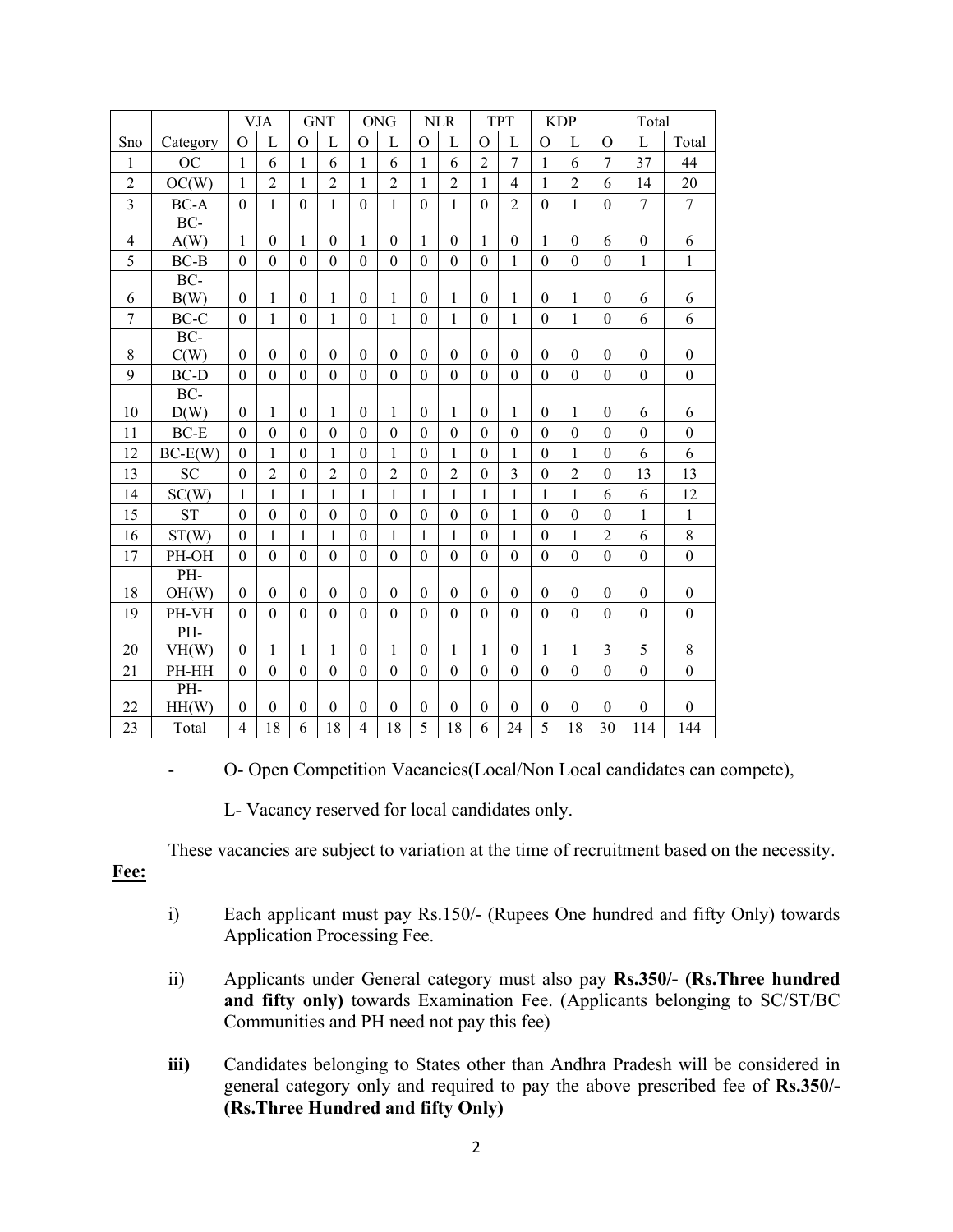#### **Note: The Fee once paid will not be refunded at any cost.**

Starting date for Payment of Fee is **27-01-2012**

Starting date for Application Submission is **28.01.2012**

Last date for Payment of Fee at AP Online is **28-02-2012**

Last date of submission of Application is **29-02-2012 up to 7 P.M**

## **INSTRUCTIONS**

#### **I. Instructions for Scanning of Photograph with Signature**



- 1. Paste the photo on any white paper as per the above required dimensions. Sign in the Signature Space provided. Ensure that the signature is within the box.
- 2. Scan the above required size containing photograph and signature. Please do not scan the complete page.
- 3. The entire image (of size 3.5 cm by 6.0 cm) consisting of the photo along with the signature is required to be scanned and stored in **\*.jpg** format on local machine.
- 4. Ensure that the size of the scanned image is not more than 50KB
- 5. If the size of the file is more than 50KB, then adjust the settings of the scanner such as the dpi resolution, no. of colours etc., during the process of scanning.
- 6. The candidate has to sign in full in the box provided. Since the signature is proof of identity, it must be genuine and in full; initials are not sufficient. Signature in CAPITAL LETTERS is not permitted.
- 7. The Signature must be signed only by the candidate and not by any other person.
- 8. The Signature will be used to put on the Hall Ticket and wherever necessary. If the candidate's signature on the answer script, at the time of the examination, does not match the signature on the Hall Ticket, the candidate will be disqualified.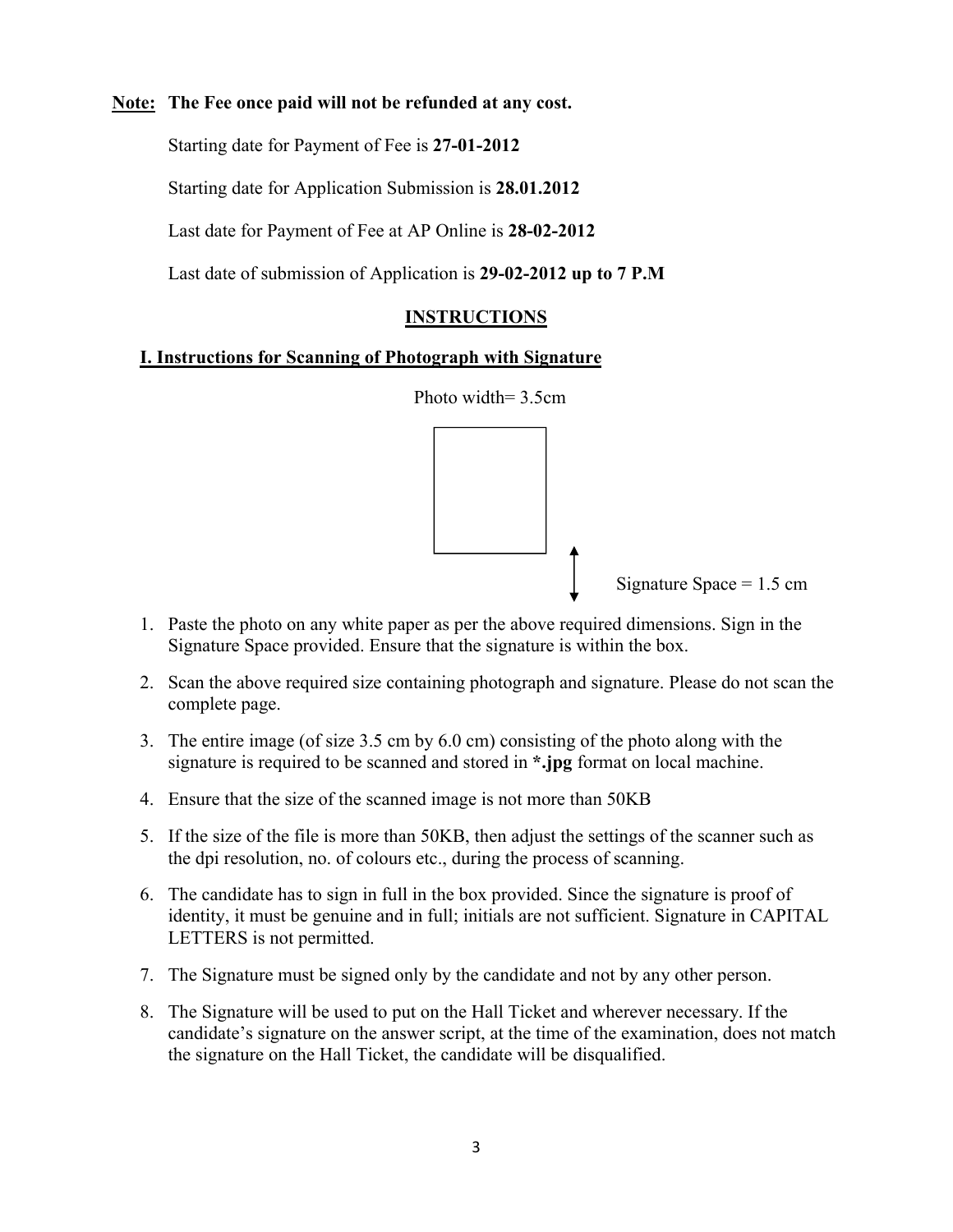#### **Sample Photo and Signature**



Eg. The Technical Specifications of the sample scanned image shown above are:

- Size of the file  $\leq 50$  KB
- $\bullet$  Dpi setting = 200 dpi
- True Colour

The Candidate has to upload his/her **Photo with Signature** in the prescribed format by clicking on the **browse** button at the time of submission of application form

## **II. ELIGIBILITY:**

## **1. AGE:**

- Age not below 18 years and not more than 36 years as on 30-11-2011 upper age limit will be relaxed up to 5 years in respect of SC/ST/BC candidates and up to 10 years in respect of P.H candidates and Ex-Servicemen 3 years and length of service rendered in the armed forces.
- For in-service contract workers working in the Organization, the age at the time of entry into the organization as contract worker will be considered.

## **2. EDUCATIONAL QUALIFICATION**

#### **Junior Assistants:**

Must hold the degree of B.A. or B.Com., or B.Sc. of any recognized university in India established or incorporated by or under a Central Act, Provincial Act or State Act **(or)**  any equivalent qualification.

#### **And**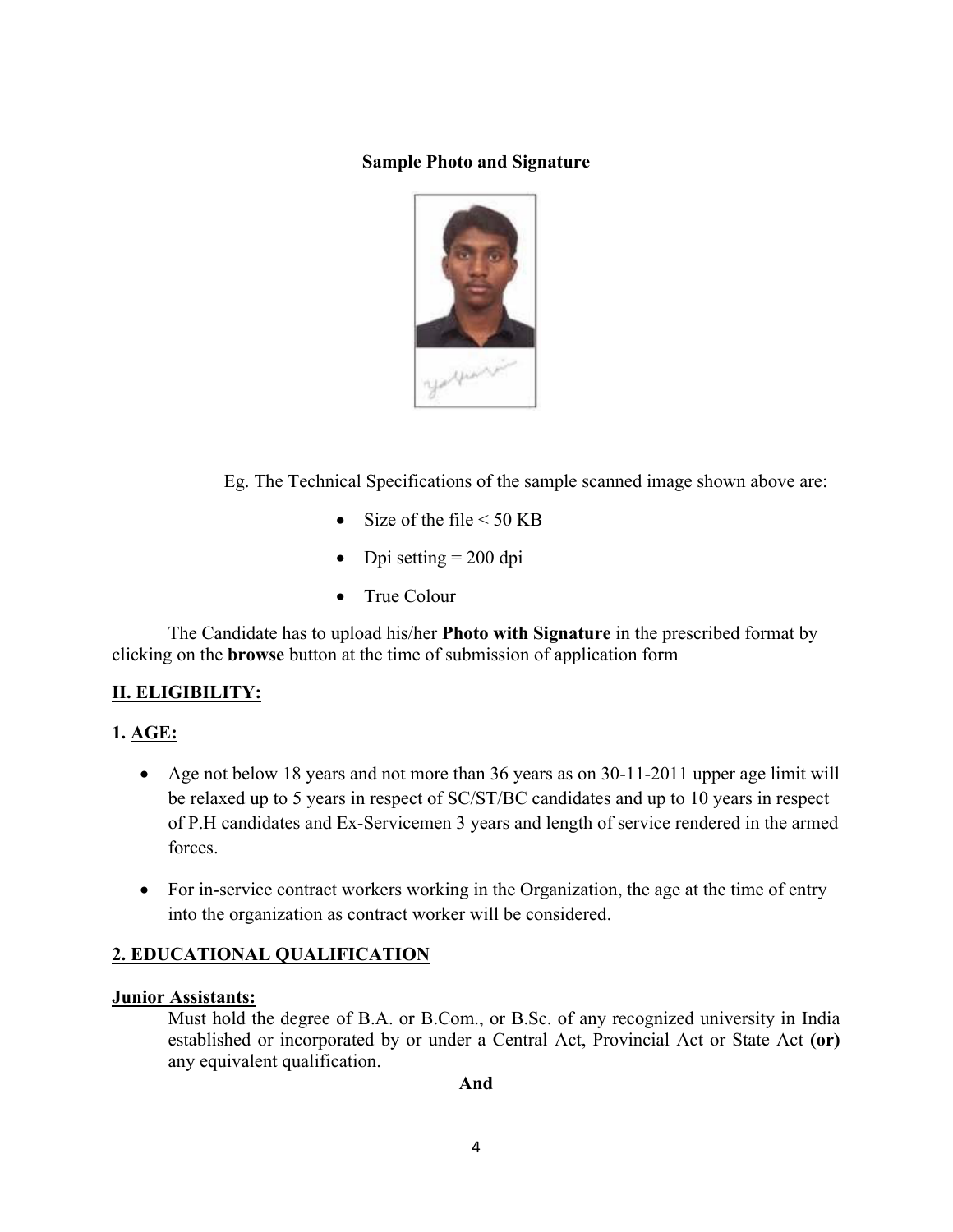Must have passed certificate course in Computer Application/Office Automation (Ms-Office) offered by the Institutions recognized by the Govt.of A.P.

#### **Note: Candidates possessing one of the subjects as computer in the Degree (B.A/B.Com/B.Sc) need not require to have certificate in Computer Course.**

 The qualifications acquired from other state universities through Distance Mode will not be considered as per Memo.No.CGM/HRD/DSI/ASII/POIV/JPO/D.No.73/11, Dt 20.01.2011. The content of the Memo is as follows:

" As per the clarification issued by A.P.State Council of Higher Education and the orders of APTRANSCO issued vide Memo Dated 16.12.2010, the degrees awarded to the courses offered under distance mode through study centers by other state Universities beyond the territorial jurisdiction of the respective state are not legally valid. Therefore they cannot be considered for recruitment, promotions, incentive increments or any other service benefits."

**Note:** If there is any deviation from the above qualification for the above post, the candidates shall produce the equivalency certificate from the authority issuing the qualification certificate viz Registrar of the University or Secretary of the Institute for accepting his/her application.

#### **III.SELECTION PROCEDURE:**

The Selection of candidates for appointment as Junior Assistants will be as follows:

- i) Evaluation will be done on a scale of 100 marks with a maximum of **55 marks for written examination** and a maximum of **45 marks for in service experience** in the organization as Contract Worker.
- ii) No interviews will be conducted.
- iii) Selection shall be made duly following the Rule of Reservation for SC, ST, BC  $\&$ Physically Handicapped/Ex-Servicemen, and as per the **Presidential Order.**
- iv) Only those candidates who qualify in the written examination by being ranked high, community wise will be called for verification of Original Certificates in 1:1 ratio.
- v) The Minimum qualifying marks in the written test for the above selection process shall be as follows:

OC - 40%  $BC - 35%$  $SC/ST - 30\%$ PH - 30% Or as per Rules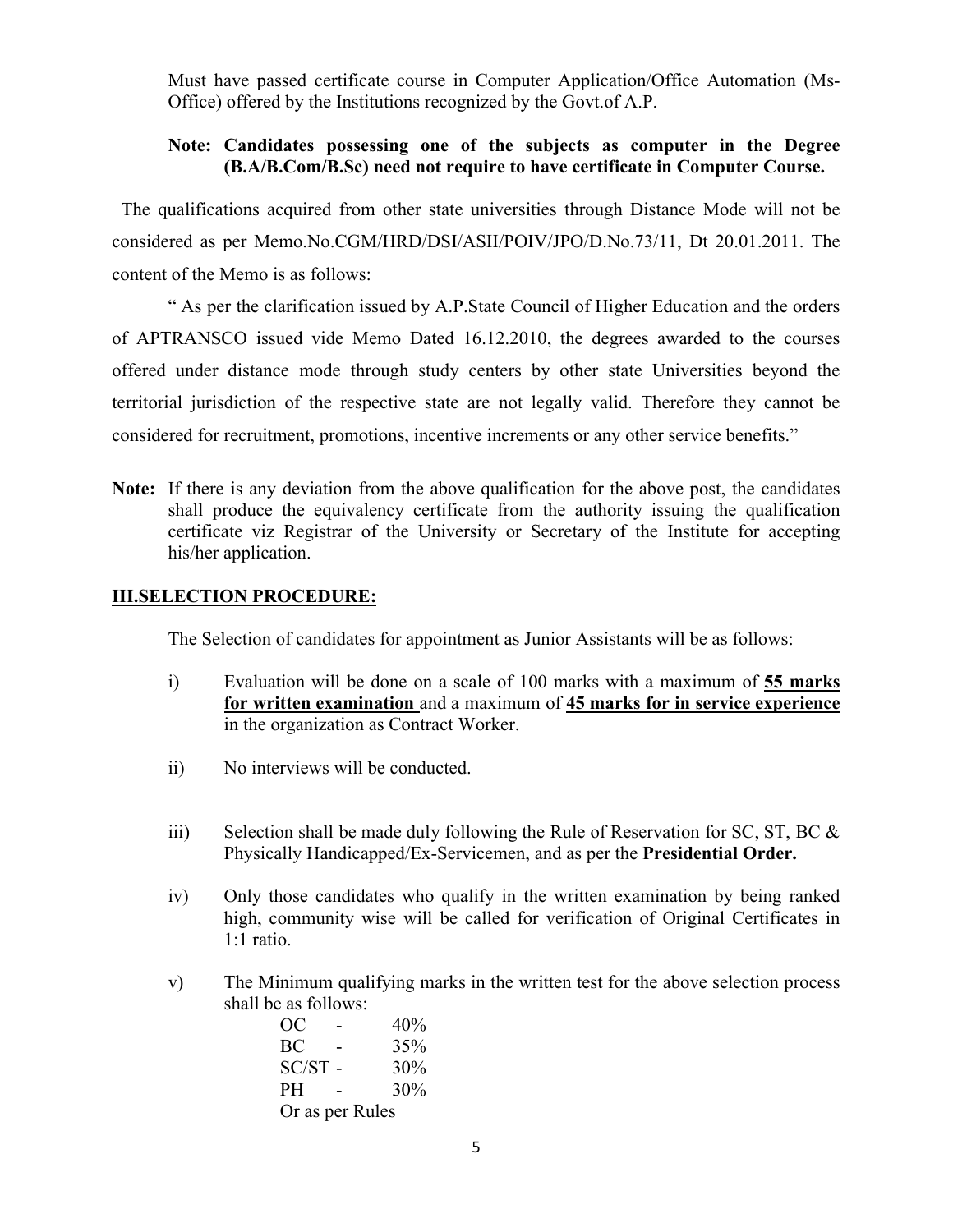- vi) The in-service contract worker who have been working in this organization will be given weightage marks to a maximum of 45, depending on the length of the service in this organization i.e.  $2 \frac{1}{2}$  marks per every half year (i.e. 180 days) service as contract worker as per the memorandum of settlement Dt:18-12-2010 reached before the Additional Commissioner of Labour and Conciliation Officer, Govt. of A.P. between representatives of A.P.Transco and recognized Trade Unions. Any disruption or discontinuation of service for a continuous period of 180 days and above for whatever the reason as contract worker shall be considered, as if fresh commencement from the date of resumption after such discontinuation or disruption. Service less than six months will not be considered for weightage.
- vii) In service contract worker shall submit service certificate from the concerned Divisional Engineer evidencing length of service, and continuity of in service as contract worker/with recorded evidence through sub-station Log Books to be certified by the concerned Divisional Engineer.

#### **OR**

With recorded evidence of EPF No in his name to be certified by the concerned Divisional Engineer.

**Note: The inservice contract worker should obtain the service certificate from concerned Divisional Engineer and send the same by post along with on line application registration PDF form to the Chief General Manager/HRD/SPDCL/Corporate Office/Kesavayanagunta/Tirupati**

- viii) For computation of period of contract service, the date of joining on such service shall be reckoned and the period of service up to the date of notification shall be computed.
- ix) Break in service should not exceed more than six months for computation of weightage of marks.
- **Note:** Mere securing minimum qualifying marks doesn't vest, any right to a candidate for being called for verification of original certificates.

#### **IV. Details of Written Examination:**

- **Syllabus:** The Syllabus for the written examination is placed at Annexure.
- **Hall Tickets:**The hall tickets will be placed on the Website seven days prior to the date of examination. The Candidate has to down load the Hall ticket from the website only. Hall tickets will not be sent to the candidates by post.

#### **V.TERMS AND CONDITIONS OF SERVICE:**

1. **Scale of Pay;** Rs.10520-325-12145-400-14145-485-16570-590-19520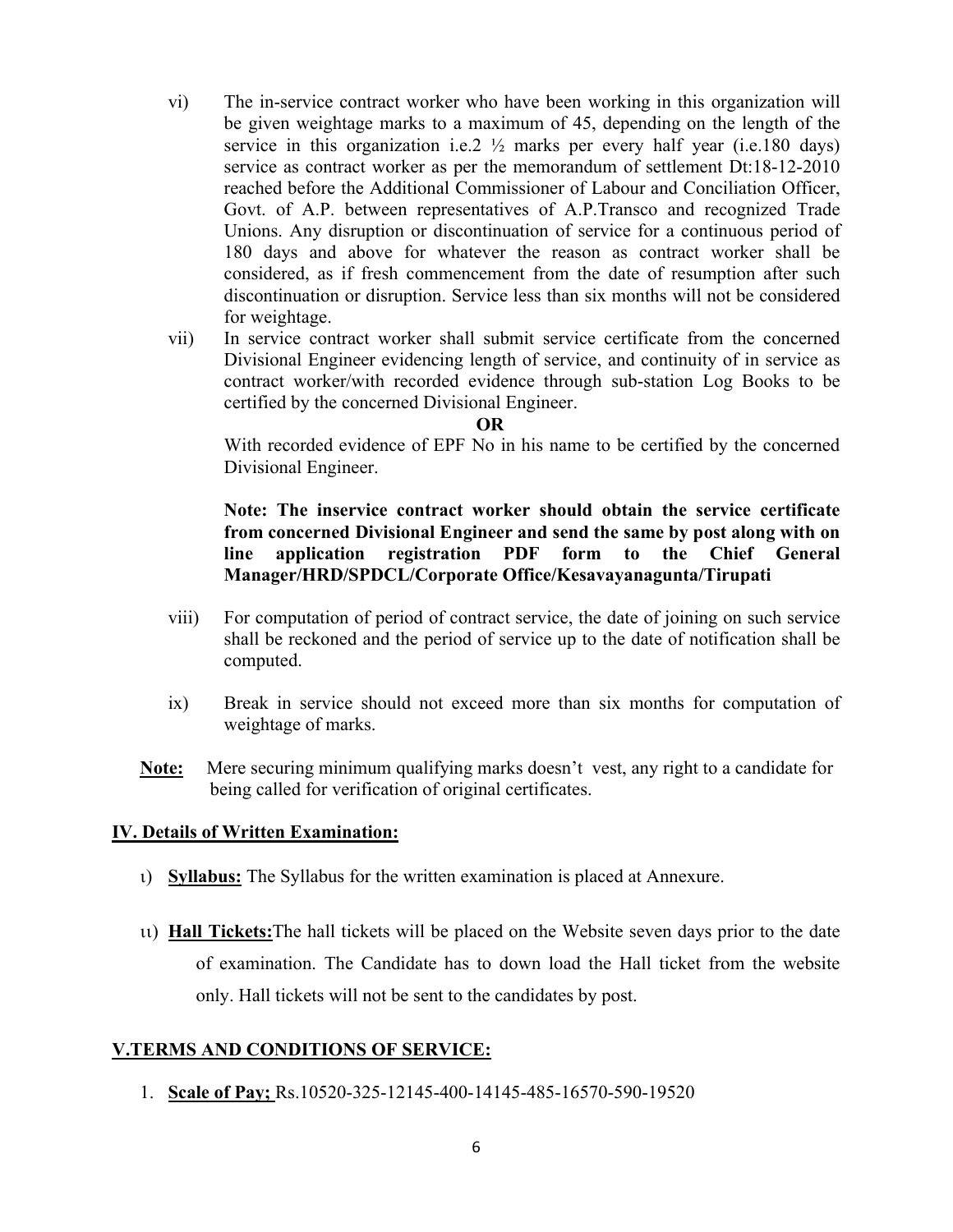- 2. **Training:** The candidates appointed to the post shall be placed on Training for a period of **2 Years.**
- 3. The Candidate will be governed by the rules and regulations applicable or as framed by the APSPDCL and as amended from Time to time. The Tripartite Agreement entered into Between the APSEB, Government of A.P and the Employees Associations is not applicable to these candidates and they shall at not stage be entitled to claim any right what so-ever arising out of the said Tripartite Agreement.

#### **VI.HOW TO APPLY:**

#### **HOW TO UPLOAD THE APPLICATION FORM:**

The Applicants have to read the User Guide for Online Submission of Applications and then Proceed further.

- **I Step:- Payment of Fee:** The Applicant should pay the prescribed Fee as per the notification in any one of the A.P. Online centers and obtain Fee paid receipt with Journal Number 12 digit in the first instance. Applicants can also pay the fee through AP Online portal.
- **II Step:- Submission of Application:** After payment of Fees, the Candidate has to logon to the Website http://apspdcl.cgg.gov.in and click on **Apply Online** link to view the detailed notification, User Guide and Application Form. The Applicants have to provide payment details (Journal number and date) and upload the scanned copy of passport size photograph with signature (see instructions for scanning and uploading photograph with signature) and then invariably fill all the relevant fields in the Application. Immediately on Submission of application, applicant will get an acknowledgement in the form of a downloadable PDF document.

#### **NOTE:**

- $\Box$  The Applicants are required to go through the detailed notification and decide themselves as to their eligibility for this recruitment carefully before applying and enter the particulars completely online.
- **Candidates are required to retain a photocopy of application form with Reference** ID for future reference.
- **E** Candidates have to submit application only through online mode well in advance of the last date to avoid last day rush.

## **Hand written /Typed /Photostat copies /Outside printed Application Form will not be accepted and liable for rejection.**

**E** Only applicants willing to serve anywhere in the APSPDCL jurisdiction should apply.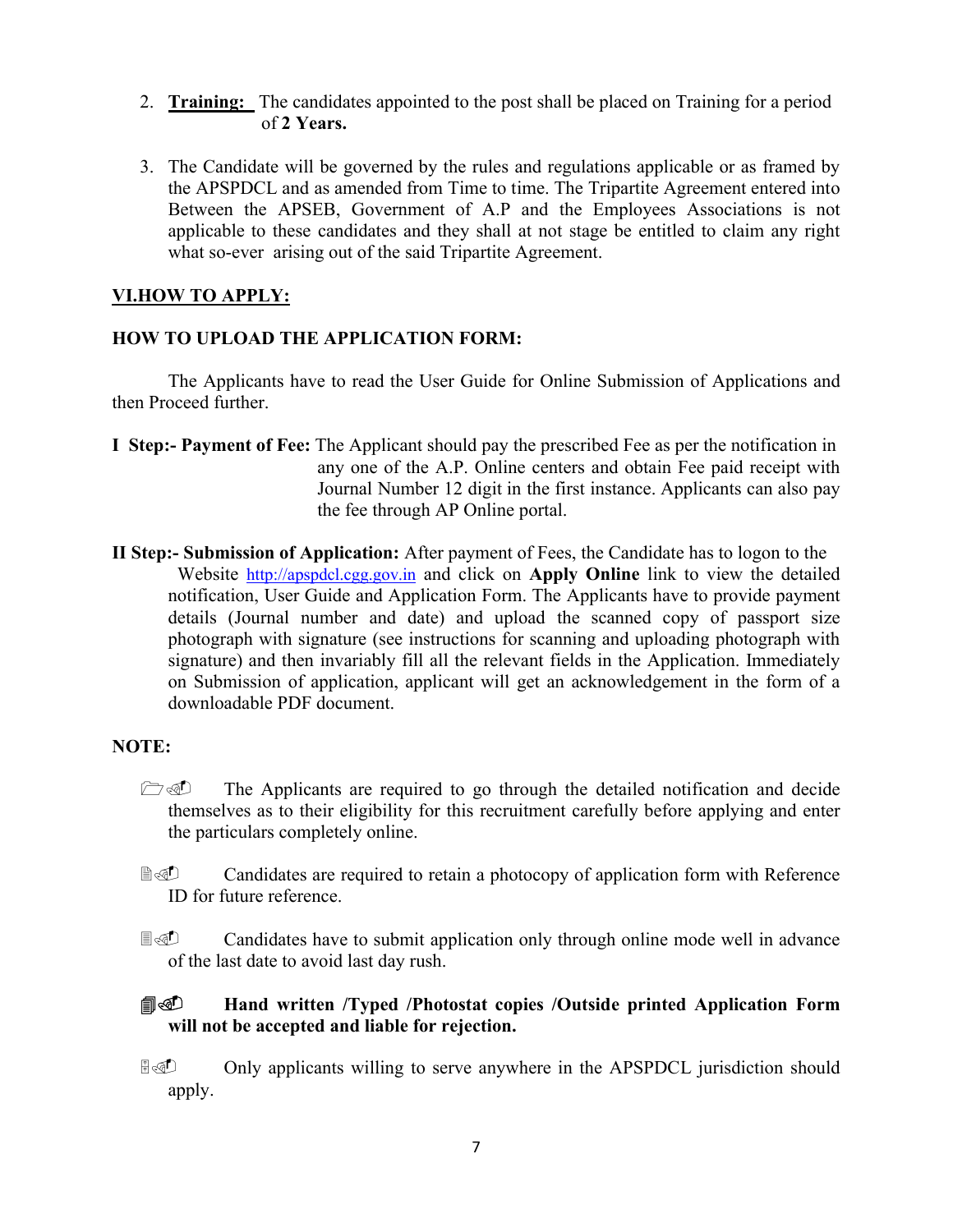**E** For any problems related to Online Submission and downloading of Hall-Tickets please contact **Help Desk No.\_\_\_\_\_\_9246290436\_\_\_\_\_\_\_\_\_\_(**Call Time:10:30 A.M to 1:00 P.M & 2:00 P.M to 5:00 P.M) or log on to http:// apspdcl.cgg.gov.in click on to complaint box.

## **VII.FEE**

- i) Each applicant must pay Rs.150/- (Rupees One Hundred and fifty Only) towards Application Processing Fee.
- ii) Applicants under General category must also pay Rs.350/- (Rs.Three hundred and fifty Only) towards Examination Fee. (Applicants belonging to SC/ST/BC Communities and PH need not pay this fee).
- iii) Candidates belonging to States other than Andhra Pradesh will be considered in general category only and required to pay the above prescribed fee of Rs.350/- (Rs.Three hundred and fifty Only).

**Mode of payment of Fee:** The Applicant should pay the prescribed Fee in any one of the A.P.Online centers and obtain Fee Paid receipt with Journal Number (12 digit) in the first instance. Applicants can also pay the fee through AP Online portal.

**Submission of Application:** After payment of Fee, the candidate has to logon to the website http:// apspdcl.cgg.gov.in and click on **APPLY ONLINE** link to view the detailed notification, User Guide and Application Form. The Applicants have to invariably fill all the relevant fields in the Application. Immediately on Submission of Application, the applicant will get an acknowledgement in the form of a downloadable PDF document.

## **NOTE:**

- 1. APSPDCL is not responsible, for any discrepancy in submitting through Online. The applicants are therefore, advised to strictly follow the instructions and User guide in their own interest.
- 2. Applicant must compulsorily fill-up all relevant fields of application and submit application through website only.
- 3. Incomplete / incorrect application form will be summarily rejected. APSPDCL under any circumstances will not entertain the information if any furnished by the candidate subsequently. Applicants should be careful in filling-up of the application form at the time of Submission. If any lapse is detected during the scrutiny, the candidature will be rejected even though he/she comes through the final stage of recruitment process or even at a later stage.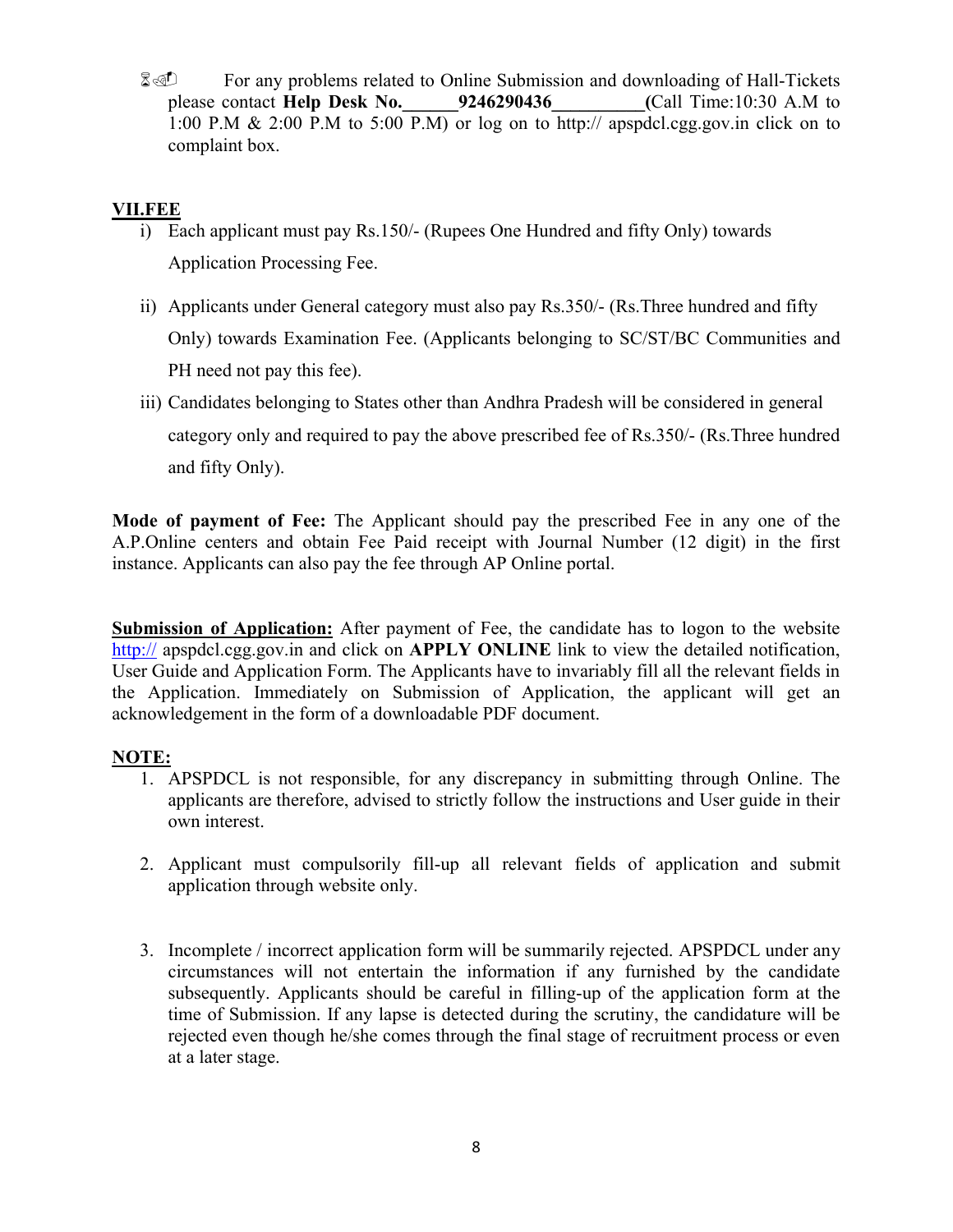- 4. Before payment of fee, submission of application form, the candidates should carefully ensure his/her eligibility for this notification. No relevant column of the application form should be left blank; otherwise application form will not be accepted.
- 5. The applications received online in the prescribed proforma available in the website and within the time shall only be considered and the APSPDCL will not be held responsible for any kind of discrepancy.
- 6. Applicants must compulsorily upload his/her own scanned photo with signature in JPG format only.

#### **General**

- The Candidate should not furnish any false tampered, fabricated information or suppress any material information while filling up the application form.
- Candidates called for verification of certificates will be required to furnish documentary proof in evidence of the following as and when called for.
	- a) Age: Proof of age as recorded in SSC certificate or equivalent
	- b) Qualification: Must hold the degree of B.A. or B.Com., or B.Sc. of any recognized university in India established or incorporated by or under a Central Act, Provincial Act or State Act **(or)** any equivalent qualification.

#### **And**

Must have passed certificate course in Computer Application/Office Automation (Ms-Office) offered by the Institutions recognized by the Govt.of A.P.

## **Note: Candidates possessing one of the subjects as computer in the Degree (B.A/B.Com/B.Sc) need not require to have certificate in Computer Course.**

 The qualifications acquired from other state universities through Distance Mode will not be considered as per Memo.No.CGM/HRD/DSI/ASII/POIV/JPO/D.No.73/11, Dt 20.01.2011. The content of the Memo is as follows:

" As per the clarification issued by A.P.State Council of Higher Education and the orders of APTRANSCO issued vide Memo Dated 16.12.2010, the degrees awarded to the courses offered under distance mode through study centers by other state Universities beyond the territorial jurisdiction of the respective state are not legally valid. Therefore they cannot be considered for recruitment, promotions, incentive increments or any other service benefits."

c) Permanent Community certificate issued by MRO in original or Original caste certificate issued by Revenue Officer not less than the rank of MRO issued on or after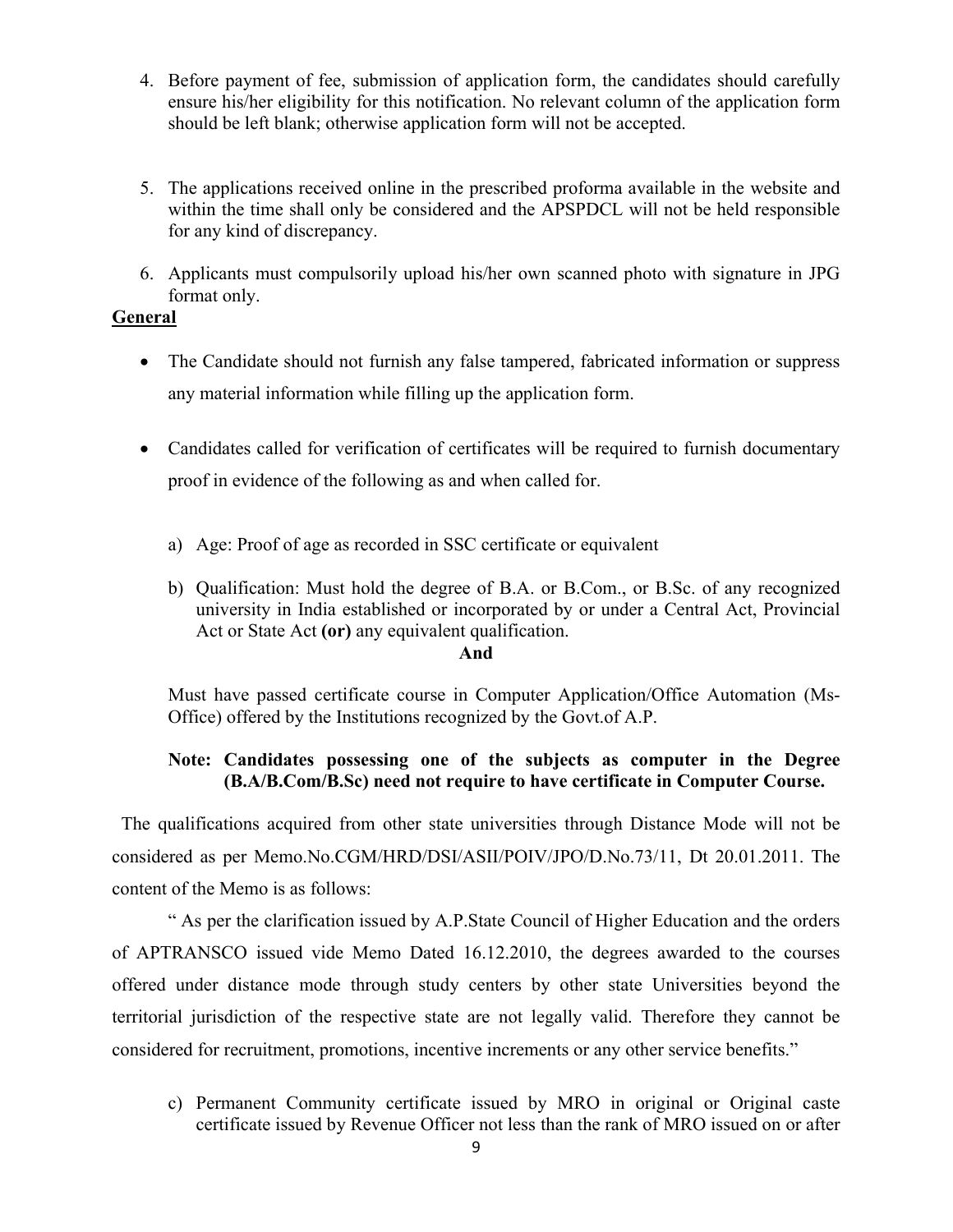01.07.2011 in respect of  $SC/ST \& BC$  candidates clearly indicating the Sub-Caste and group.

- d) Physically Handicapped certificate indicating the minimum 40% of disability issued by District Medical Board.
- e) Study Certificate from IV to X Class.
- f) Residential Certificate issued by the Officer of the Revenue Department not below the rank of Tahsildar in independent charge of Mandal as the case may be (In respect of candidates who have not studied in any Educational Institutions up to SSC).
- g) In Service contract worker shall submit service certificate from the concerned Divisional Engineer evidencing length of service, and continuity of in service as contract worker/with recorded evidence through sub-Station Log Books to be certified by the concerned Divisional Engineer.

#### **OR**

With recorded evidence of EPF No in his Name to be certified by the concerned DE.

- h) Latest Passport size Photo.
- Candidates will be required to appear for written test as and when conducted at their own cost.
- Admission for written test or calling the qualified candidates in the written test to furnish documentary proof does not confer any right for appointment.
- The decision of the Selection Committee/APSPDCL is final in selection and allotment of candidates.
- Disqualification:- Conviction in Criminal Cases involving moral turpitude declared insolvent.
- Medical fitness certificate should be furnished at the time of joining.

## **VIII SELECTION OF LOCAL/NON LOCAL:**

The selection list will be drawn into two parts. The first part will comprise 20% of the posts consisting of combined merit list of local as well as non-locals and the remaining second part will comprise the balance 80% of the posts consisting of locals only and the posts will be filled only following the rule of reservation.

 $\alpha$ ) The candidates will be selected and allotted to circles as per their Rank in the Merit list and as per circle preferences for allotment of non-local candidates against vacancies available. Selection shall be made on State Wide merit, in respect of Non-Local Candidates and allotment of Circles shall be made as per the preference given by candidates against the actual vacancies.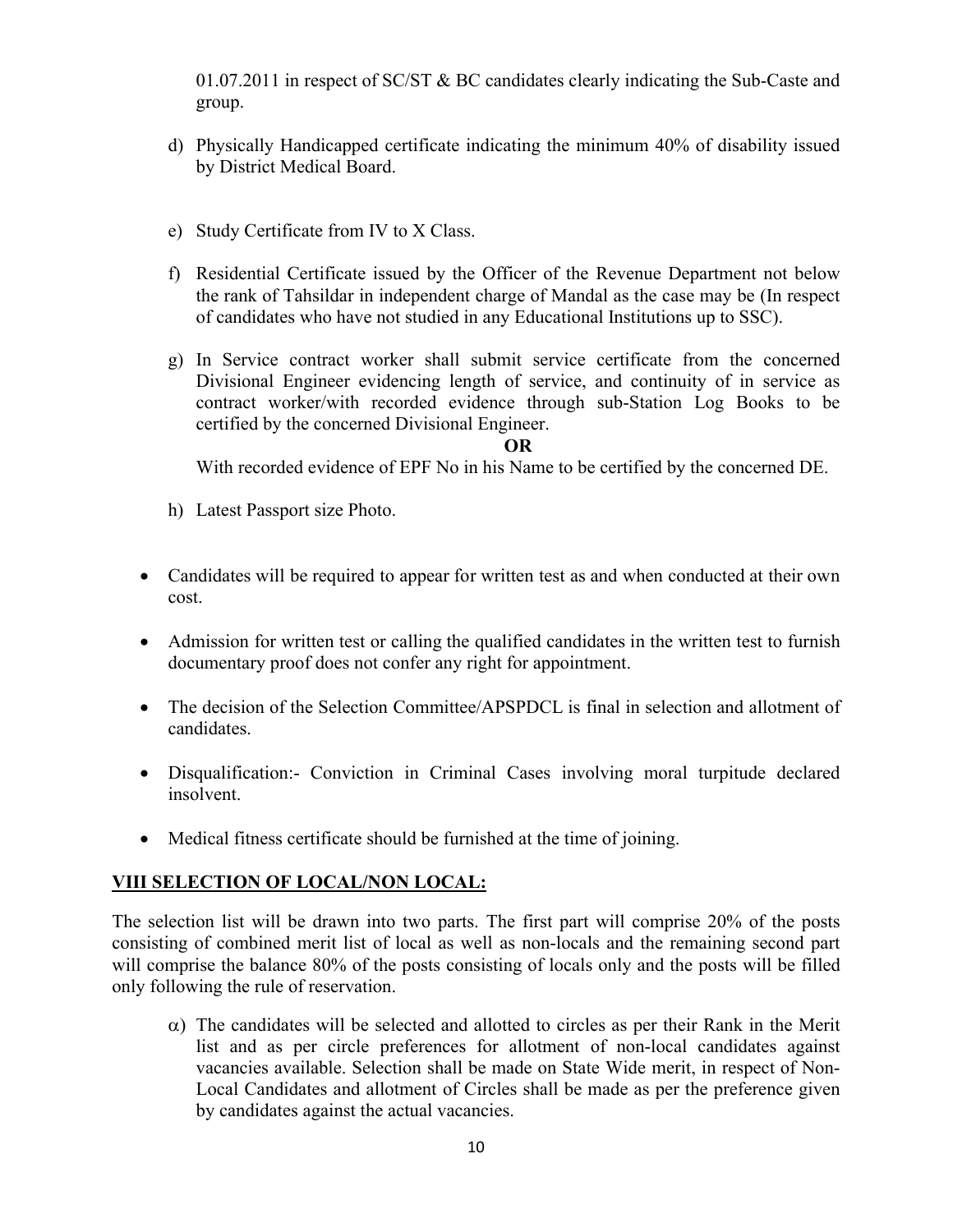While the Company calls for preference of candidates in respect of circles in the application form, it is hereby clarified that the said preferences are only indicative for being considered to the extent possible but not binding. Therefore, the APSPDCL has the power to assign a successful candidate to any of the notified posts in the circle in respect of non-Local candidates, for which he/she is considered to be qualified and eligible, subject to fulfilling the selection criteria. Mere claim of preference for any circle for allotment against vacancy does not confer a right to selection for that circle in particular or any circle in general.

## **RESERVATION TO LOCAL CANDIDATES:**

Each District/Circle will be regarded as Local Area with spirit of Presidential Order. Reservation to the Local candidates is applicable as provided in the Rules and as amended from time to time in force on the date of notification. The candidates claiming reservation as Local Candidates should obtain the required Study Certificates (from Class IV to X) or Residence Certificate in the Proforma only for those candidates who have not studied in any Educational Institutions as the case may be. The relevant certificates may be got ready with authorized signature and kept with the candidates as and when required.

#### **DEFINITION OF LOCAL CANDIDATE:**

"LOCAL CANDIDATE" means a candidate for direct recruitment to any post shall be regarded as a local candidate in relation to a local area on the following conditions:-

- (i) Who has studied for the maximum period out of seven years immediately preceding the passing of the qualifying examination or Xth class whichever is lower in the concerned local area.
- (ii) Where the periods of his residence is two or more local areas are equal such local area where he has resided last in such equal periods
- (iii) In cases where visually handicapped and hearing handicapped persons studied in the special schools meant for them, the native place of the parents of such visually handicapped and hearing handicapped persons will be the local area.

#### **NOTE:**

- A. Single Certificate, whether of Study or Residence would suffice for enabling the candidate to apply as a **"LOCAL CANDIDATE"**
- Resident Certificate will not be accepted, if a candidate has studied in any Educational Institution up to S.S.C or equivalent examination, such candidates have to produce Study certificates invariably.

#### CHIEF GENERAL MANAGER/HRD APSPDCL::TIRUPATI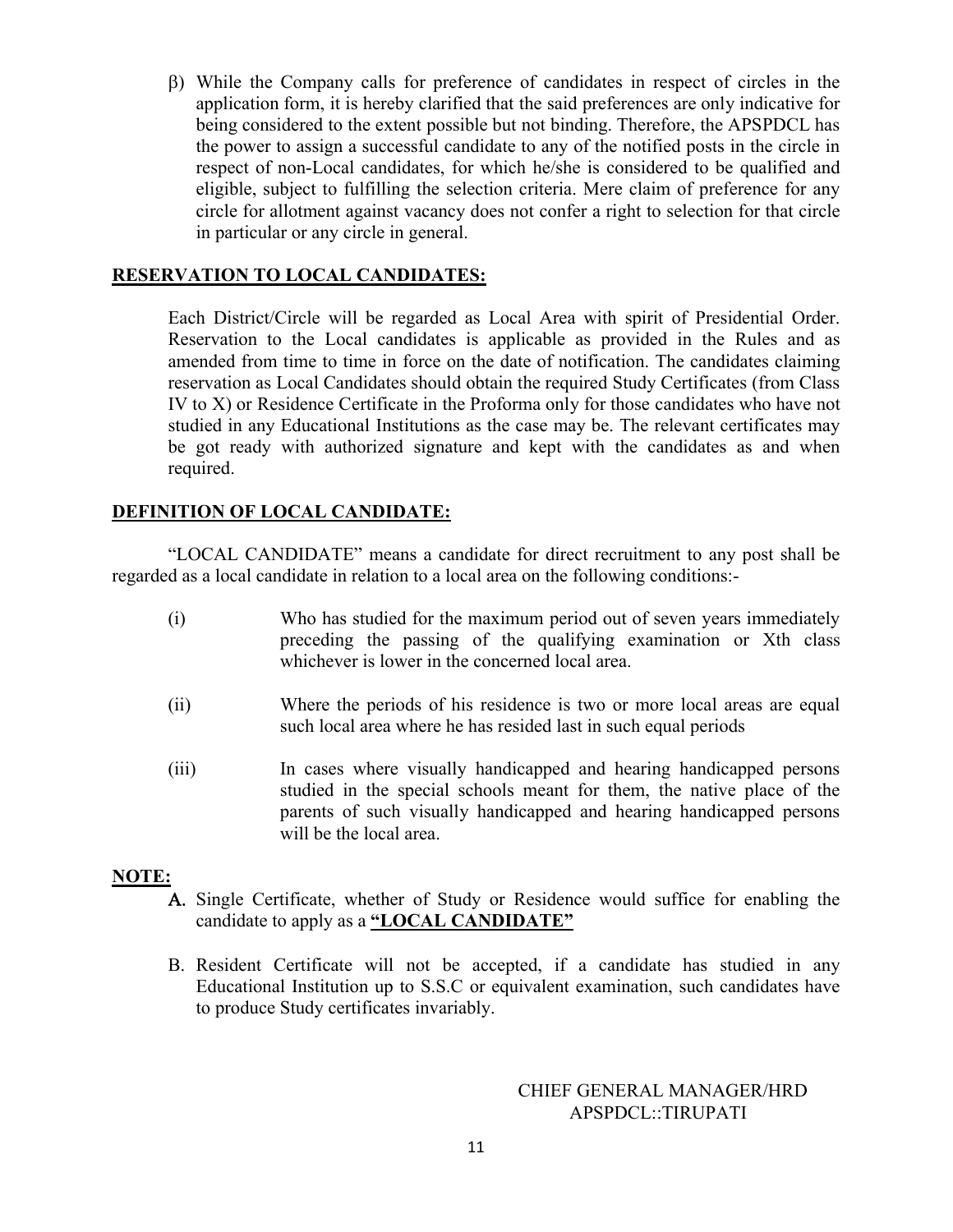# **ANNEXURE**

## **SYLLABUS**

# **100 Multiple Choice Questions based on the syllabus given below**:

| Section       | Subject                                                                                               | No.of Questions |  |  |
|---------------|-------------------------------------------------------------------------------------------------------|-----------------|--|--|
| $\mathbf{A}$  | Numerical Ability:                                                                                    | 30 Questions    |  |  |
|               | (Indices, Ratios, Proportions,<br>Profit & Loss, Mensuration,<br>Algebra, Geometry and<br>Statistics) |                 |  |  |
| B             | Language Proficiency:<br>(Vocabulary, Sentence)<br>Corrections, Reading<br>Comprehension)             | 30 Questions    |  |  |
| $\mathcal{C}$ | <b>Computer Awareness:</b><br>(Basic Fundamentals & Ms)<br>Office)                                    | 30 Questions    |  |  |
| D             | General Knowledge:<br>(Present Current Affairs)                                                       | 10 Questions    |  |  |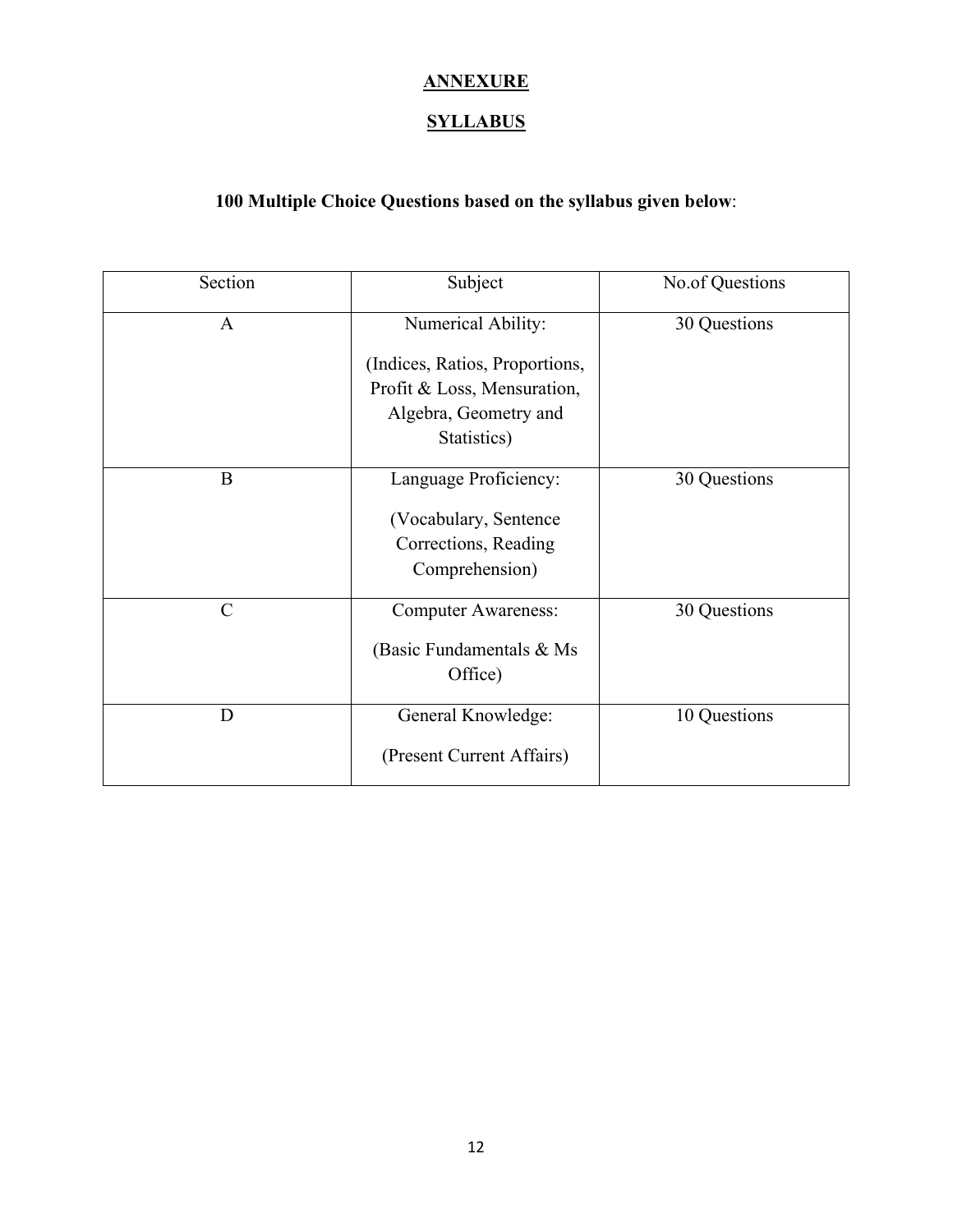#### FORM FOR COMMUNITY, NATIVITY AND DATE OF BIRTH CERTIFICATE

Serial No.

| S.C.            | Seal of the                                                                                                                                                                                                                                                                                                                                                                                   |            | District Code: |  |
|-----------------|-----------------------------------------------------------------------------------------------------------------------------------------------------------------------------------------------------------------------------------------------------------------------------------------------------------------------------------------------------------------------------------------------|------------|----------------|--|
| S.T.            | Issuing Office                                                                                                                                                                                                                                                                                                                                                                                |            | Mandal Code:   |  |
| B.C.            |                                                                                                                                                                                                                                                                                                                                                                                               |            | Village Code:  |  |
| Certificate No: |                                                                                                                                                                                                                                                                                                                                                                                               |            |                |  |
|                 | COMMUNITY, NATIVITY AND DATE OF BIRTH CERTIFICATE                                                                                                                                                                                                                                                                                                                                             |            |                |  |
|                 |                                                                                                                                                                                                                                                                                                                                                                                               |            |                |  |
|                 |                                                                                                                                                                                                                                                                                                                                                                                               |            |                |  |
|                 | Son/Daughter of Sri. Mandal Mandal Mandal Mandal Mandal Mandal Mandal Mandal Mandal Mandal Mandal Mandal Mandal Mandal Mandal Mandal Mandal Mandal Mandal Mandal Mandal Mandal Mandal Mandal Mandal Mandal Mandal Mandal Manda                                                                                                                                                                |            |                |  |
|                 | $S.C./S.T./B.C. sub-group$<br>The Constitution (Scheduled Castes) Order, 1950<br>The Constitution (Schedule Tribes) Order, 1950<br>G.O.Ms.No.1793, Education, dated 25.9.1970 as amended from time to time (BCs)/SCs, STs list<br>(modification) Order, 1956 S.Cs and S.Ts (Amendment) Act, 1976.<br>(2) It is certified that Sri/Smt/Kum.<br>Village/Town Mandal District of Andhra Pradesh. |            |                |  |
|                 |                                                                                                                                                                                                                                                                                                                                                                                               |            |                |  |
|                 |                                                                                                                                                                                                                                                                                                                                                                                               |            |                |  |
|                 | Village/Town Mandal District of Andhra Pradesh.                                                                                                                                                                                                                                                                                                                                               |            |                |  |
|                 | (4) It is certified that the date of birth of Sri/Smt/Kum.                                                                                                                                                                                                                                                                                                                                    |            |                |  |
|                 |                                                                                                                                                                                                                                                                                                                                                                                               |            |                |  |
|                 | as per the declaration given by his / her /father/mother/guardian and<br>as entered in the school records where he/she studied.                                                                                                                                                                                                                                                               |            |                |  |
|                 |                                                                                                                                                                                                                                                                                                                                                                                               | Signature: |                |  |
|                 |                                                                                                                                                                                                                                                                                                                                                                                               | Date:      |                |  |

Name in Capital Letters:

Designation:

(seal)

Explanatory Note:- While mentioning the community, the Competent Authority must mention the sub-caste(in case of Scheduled Castes) and sub-tribe or sub-group(in case of Scheduled Tribes) as listed out in the S.Cs and S.Ts (Amendment) Act, 1976.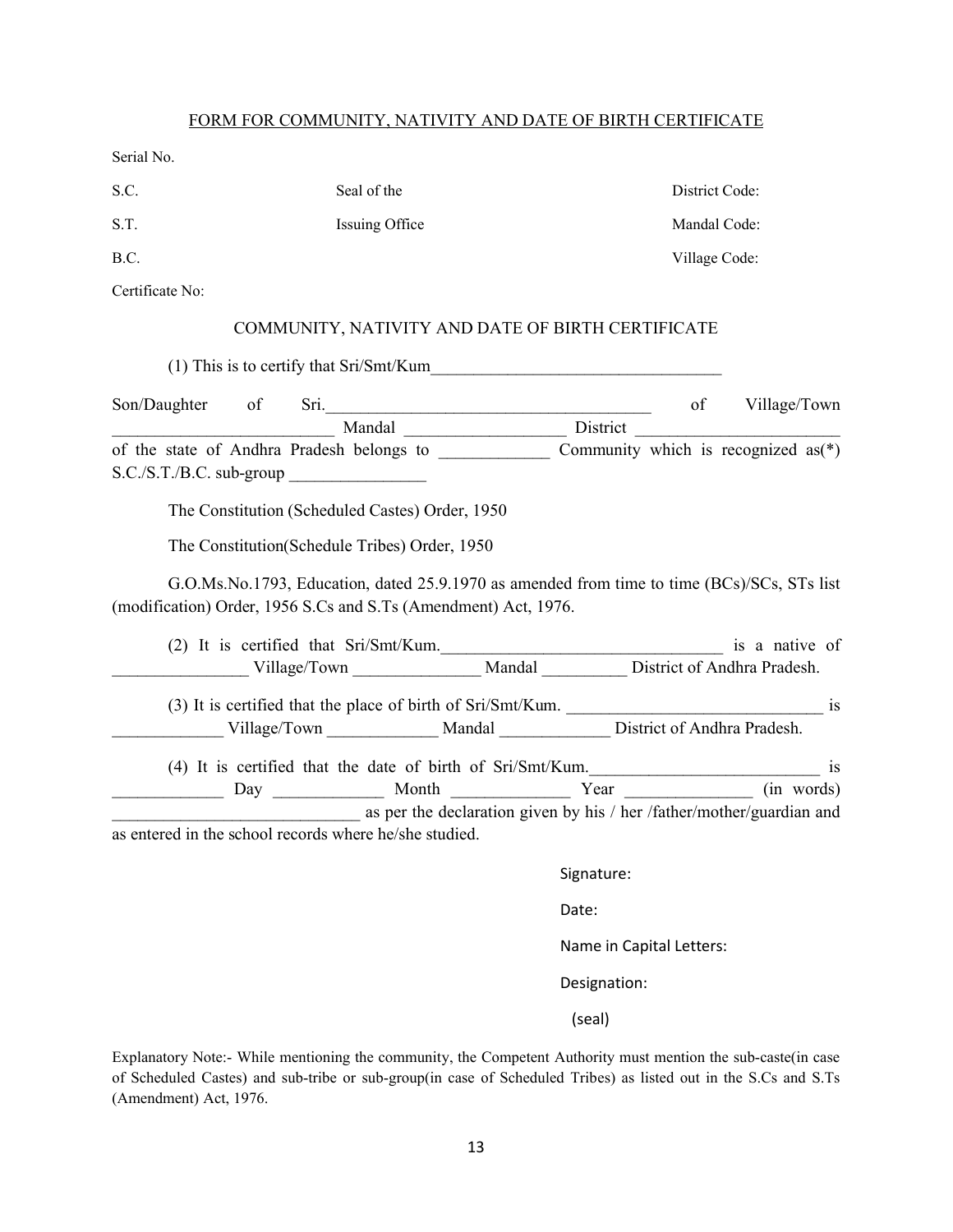#### SCHOOL STUDY CERTIFICATE

| Class                           | Name and Place of<br>School | District | Duration of Study giving<br>month and year |
|---------------------------------|-----------------------------|----------|--------------------------------------------|
|                                 |                             |          |                                            |
| $\overline{\text{IV}}$          |                             |          |                                            |
|                                 |                             |          |                                            |
| $\overline{\mathbf{V}}$         |                             |          |                                            |
|                                 |                             |          |                                            |
| $\overline{\mbox{VI}}$          |                             |          |                                            |
|                                 |                             |          |                                            |
| $\overline{\text{VII}}$         |                             |          |                                            |
|                                 |                             |          |                                            |
| VIII                            |                             |          |                                            |
|                                 |                             |          |                                            |
| $\ensuremath{\text{IX}}\xspace$ |                             |          |                                            |
|                                 |                             |          |                                            |
| X or SSC                        |                             |          |                                            |
|                                 |                             |          |                                            |
|                                 |                             |          |                                            |

NOTE: Should be obtained from the Head of Educational Institution(s).

STATION: SIGNATION:

DATE: Educational Institute(s)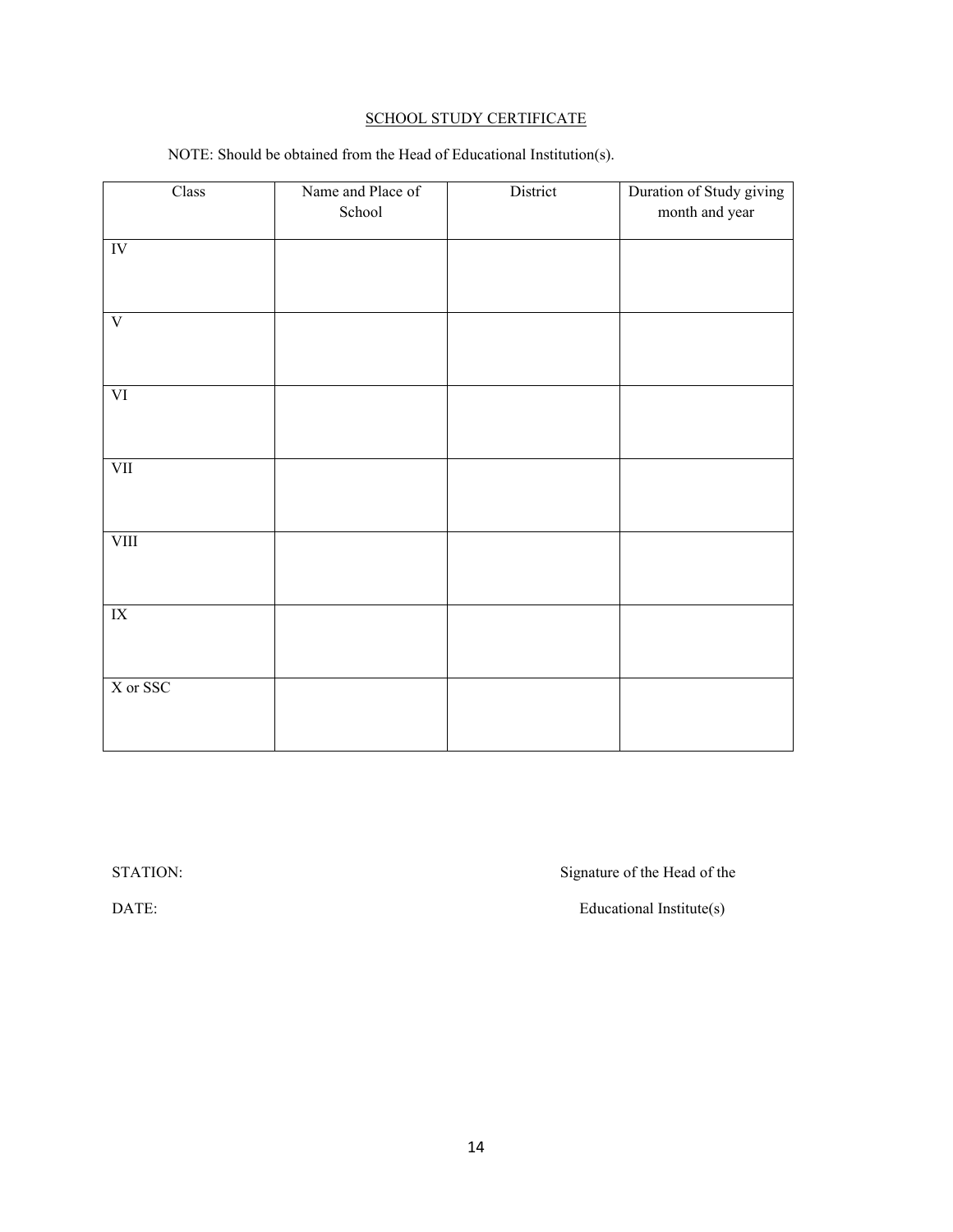#### CERTIFICATE OF RESIDENCE

(To be produced by such candidates who have not studied in any educational institution during the whole or any part\* of the relevant 4/7 years period but claim to be local candidates by virtue of residence for Post Codes for which there is reservation for Local Candidates)

#### **It is here by certified**

(a) That Sri/Smt/Kum \_\_\_\_\_\_\_\_\_\_\_\_\_\_\_\_\_\_\_\_\_\_\_\_\_\_\_\_\_\_\_\_\_\_\_\_\_\_\_\_\_\_\_\_\_\_\_\_\_\_\_ S/o. W/o. D/o.\_\_\_\_\_\_\_\_\_\_\_\_\_\_\_\_\_\_\_\_\_\_\_\_\_\_\_\_\_\_\_\_\_\_\_\_\_\_\_ appeared for the first time for the Matriculation (S.S.C) Examination in \_\_\_\_\_\_\_\_\_\_\_\_\_\_\_ (Month) \_\_\_\_\_\_\_\_\_\_\_\_\_\_ (Year)

(b) That he/she has not studied in any educational institution during the whole/or part of the 4/7 consecutive academic years ending with the academic years ending with the in which he/she first appeared for the aforesaid examination.

(c) That in the 4/7 years immediately preceding the commencement of the aforesaid examination he/she resided in the following place / places namely;

| $Sl$ . No               | Village | Mandal | District | Period |
|-------------------------|---------|--------|----------|--------|
| $\overline{1}$          |         |        |          |        |
|                         |         |        |          |        |
| $\overline{2}$          |         |        |          |        |
|                         |         |        |          |        |
| $\overline{\mathbf{3}}$ |         |        |          |        |
|                         |         |        |          |        |
| $\overline{4}$          |         |        |          |        |
|                         |         |        |          |        |
| $\overline{5}$          |         |        |          |        |
|                         |         |        |          |        |

OFFICE SEAL:

STATION: Officer of Revenue Department not

below the rank of Mandal Revenue

DATED: DATED: CHARGE CONSERVENT CONTROLLER TO CHARGE CONTROLLER CHARGE CONTROLLER TO DETAIL OF THE ORIGINAL CHARGE CONTROLLER THE ORIGINAL CONTROLLER THE ORIGINAL CONTROLLER THE ORIGINAL CONTROLLER THE ORIGINAL CONTROLLER of a Mandal.

**STRIKE OFF "WHOLE"/PART AS THE CASE MAY BE.** 

# **C E R T I F I C A T E**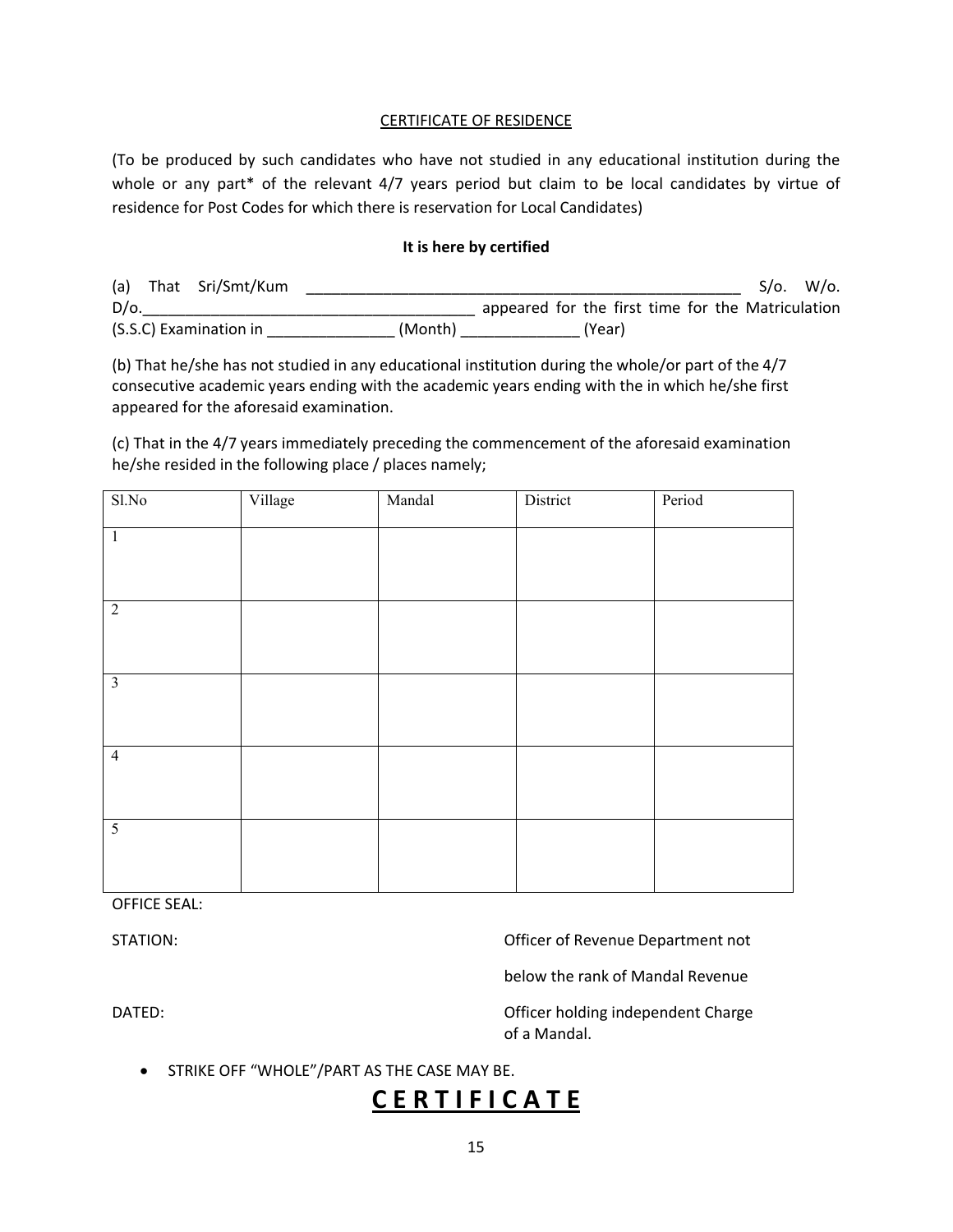| This is to certify that on verification of the Log book, daily Log Sheet, Attendance            |
|-------------------------------------------------------------------------------------------------|
| register maintained at------------------------------ Sub-Station/Office and the Aquitence rolls |
|                                                                                                 |
|                                                                                                 |
|                                                                                                 |
|                                                                                                 |
|                                                                                                 |

The particulars of Sri-----------------------------------------are noted below.

# **1) Particulars of Agreement.**

| S.No | Name of<br>The<br>incumbent | Name of the<br>contractor | <b>Particulars of</b><br>Agreement |      | <b>Particulars of work</b><br>order |      | <b>Particulars of</b><br><b>Check</b><br>Measurement |        | No.of days<br>present during<br>the period from<br>------------------- | Working in/<br>Sub-station/<br>Section<br>Office/any<br>other office | whether<br>continuing as<br>on date of<br>Notification |
|------|-----------------------------|---------------------------|------------------------------------|------|-------------------------------------|------|------------------------------------------------------|--------|------------------------------------------------------------------------|----------------------------------------------------------------------|--------------------------------------------------------|
|      |                             |                           | Agreement<br>No.                   | Date | Work<br>order No.                   | Date | Date                                                 | Amount |                                                                        |                                                                      |                                                        |
|      |                             |                           |                                    |      |                                     |      |                                                      |        |                                                                        |                                                                      |                                                        |

# **II) Particulars of EPF:**

| S.No. | Name of the<br>incumbent | Name of the<br><b>Contractor</b> | <b>Particulars of remittance</b> | of EPF      | <b>Period</b> | No.of<br>days |  |
|-------|--------------------------|----------------------------------|----------------------------------|-------------|---------------|---------------|--|
|       |                          |                                  | Chelan<br>No.                    | <b>Date</b> | <b>Amount</b> |               |  |
|       |                          |                                  |                                  |             |               |               |  |